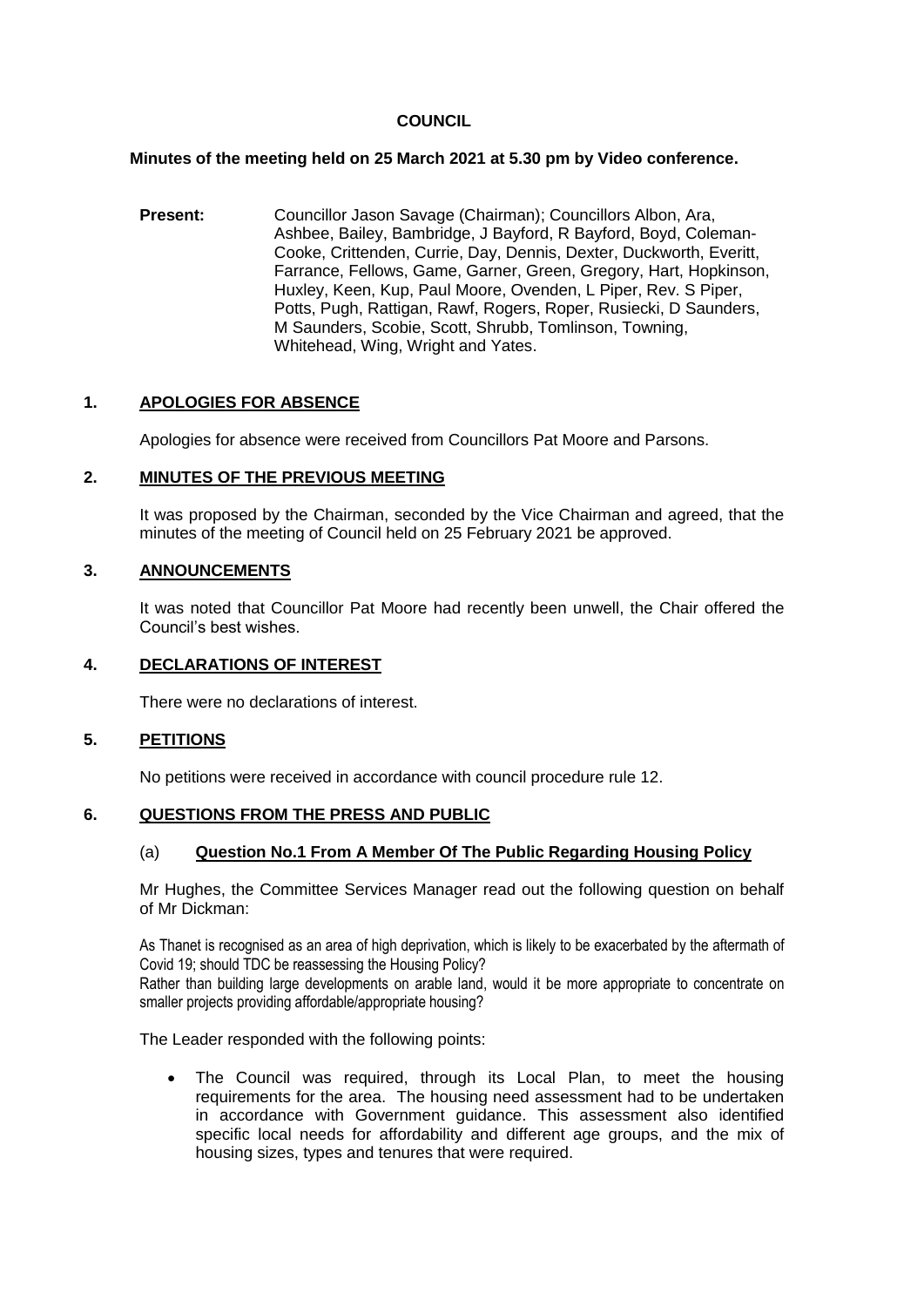- The Local Plan process looked at the options for providing sufficient housing land, including brownfield sites, and this was then considered at a public examination.
- The adopted Local Plan contained policies and allocations for a variety of housing sizes and types on a mix of different sites, both large and small, urban and rural, brownfield and greenfield.
- In total, 30% of the identified housing land supply in the Local Plan was on sites of 50 units or less, and 25% of the supply was on sites of 20 units or less.
- It was often the case that larger sites were capable of delivering key infrastructure that could not be accommodated on smaller sites.
- The update to the Local Plan would consider future options in the District for any additional development requirements (to 2040) and there would be an initial public consultation on the proposals for the update in the autumn.

# (b) **Question No.2 From a Member of the Public Regarding Dog Fouling**

Mr Knibb asked Councillor Albon the following question:

What is being done to combat the scourge of dog manure in Thanet?

Councillor Albon responded with the following points:

- It was illegal to leave your dog's faeces lying around in public. If you fail to pick up your dog's mess you could be fined. Dog wardens and enforcement officers may issue a fixed penalty notice of £100 if they catch someone not picking up after their dog.
- Being unaware that the dog has fouled or not having a suitable means of clearing the mess is not a reasonable excuse and owners would still face a fine.
- There were over 30 Tikspac free dog waste bag dispensers across the District, in strategic locations of parks, open spaces and promenades.
- The FIDO (Faeces Intake Disposal Operation) quad vehicle operated 5 days per week around the District picking up dog mess.

### (c) **Question No.3 From a Member of the Public Regarding Litter in Ramsgate**

Councillor Potts joined the meeting during consideration of this item.

Mr Hughes, the Committee Services Manager read out the following question on behalf of Ms Kirby:

Ramsgate is a lovely town but the rubbish is a nightmare. There are lots of groups out picking up litter voluntarily in the community, but unfortunately it's not enough. Are there any plans to employ more staff to help keep our streets clean and tidy?

Councillor Albon responded with the following points:

- Thanet District Council has been working with Ramsgate Town Council and Ramsgate Litter Forum on street cleansing for the last 3 years.
- There would be a review of bin location and the efficiency of bin emptying but there was no additional budget or resource available to increase the size of the street cleansing team.
- The seasonal beach and promenade cleaning would commence earlier this year, on the 29th March.
- The size of some of the bins around our beaches have increased for this year. The overall seasonal bin capacity on the coastline would increase from 75,700 litres in 2020, to 88,000 litres this year. Coastal bins were emptied at least twice daily in the peak season.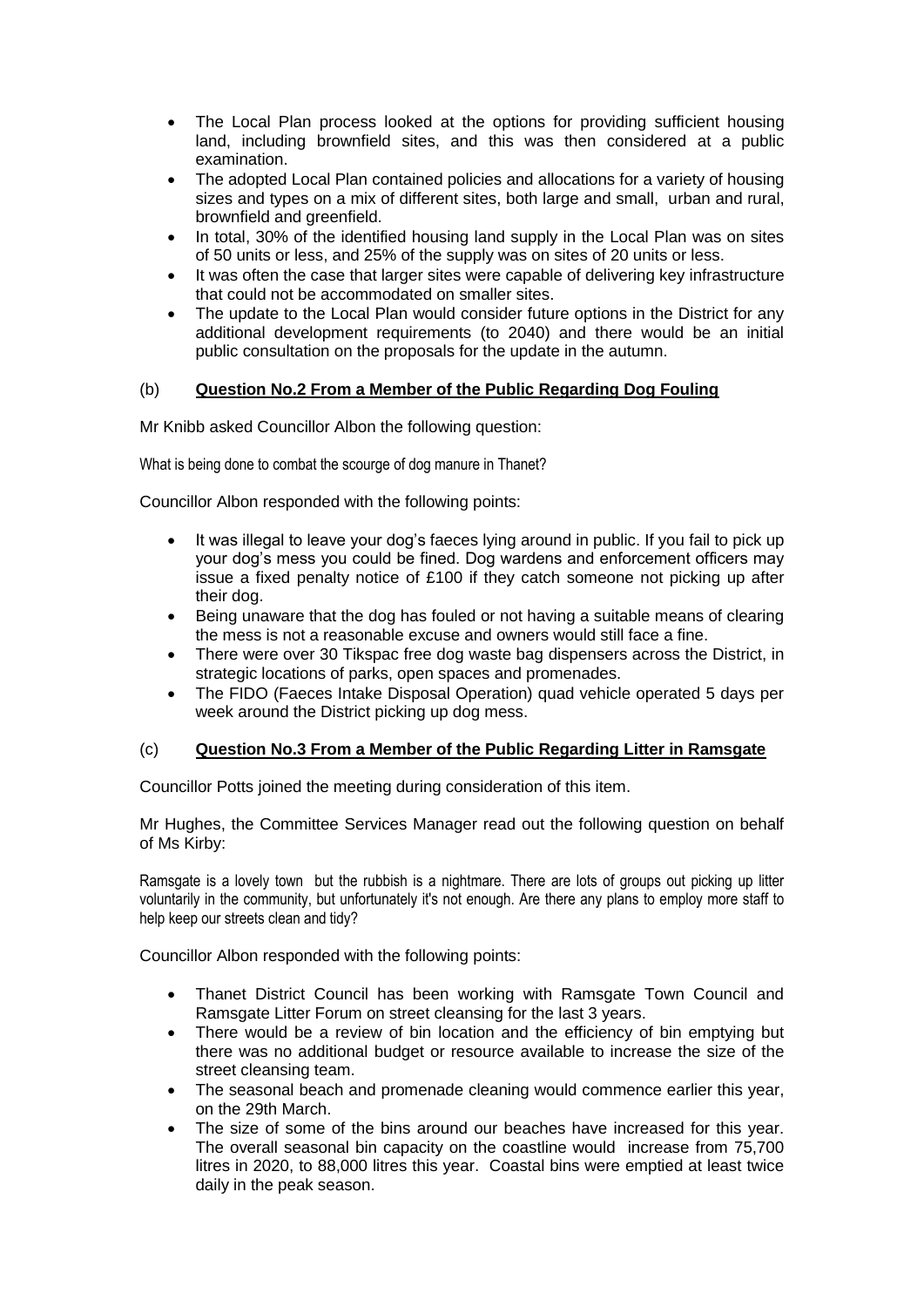# (d) **Question No.4 from A Member of the Public Regarding Recycling**

Ms Austin asked Councillor Albon the following question:

18th March was Global Recycling Day. Thanet's recycling rates are poor; many residents have no doorstep collection and public facilities are extremely limited.

In light of TDC's Climate Emergency declaration, how do you plan to improve our recycling rates and facilities, and what targets are you setting to achieve this?

Councillor Albon responded with the following points:

- The Council offered fortnightly kerbside recycling collections to 78% of households in Thanet. Households must have space on their property to store a blue lidded wheeled bin or container in order for kerbside collection of recycling to be possible.
- The need for effective recycling featured heavily in the Council's Climate Change Action Plan and the service was committed to offering readily available and accessible recycling to residents.
- A neighbourhood recycling service was available in Cliftonville West for residents who didn't have room for a blue bin but wish to opt in to the scheme.
- There were a number of publicly available recycling sites in the towns and the Household Waste and Recycling Centre on Manston Road in Margate.
- This year the Council was trialing recycling at some flats including one high rise building. This took careful planning to ensure that there was sufficient secure space for bins that was also accessible to the refuse crew and vehicle.
- There would be large 1,100 litre recycling bins at the Blue Flag and Seaside Award beaches this year. These bins would have 'aperture' type tops to accept bottles, cans etc whilst making it more difficult to dispose of non-recyclable waste in the bins.
- There were plans to increase the green garden waste customer base this year. Garden waste volumes contribute to our recycling performance. As a paid for service any increase in revenue would benefit the waste and recycling service and its ability to fund an increase in recycling provision.
- The Council would further promote the waste hierarchy of reduce and re-use in our public communications alongside clear messaging on what can be recycled and where. Recycling was everyone's responsibility and measures such as the proposed producer responsibility scheme for packaging in 2023 at a national level had the potential to make a positive difference to future product packaging and how we recycle it.
- One of the major issues with the public recycling sites around the District was contamination with non-recyclable waste, which often meant that the contents of the whole container had to be treated as non-recyclable waste.
- The Council would like to further it's engagement with resident groups this year where no kerbside recycling was available, to talk about options including the potential for secure community recycling facilities.

### (e) **Question No.5 From a Member of the Public Regarding the Local Plan**

Councillor Day joined the meeting during consideration of this item.

Mr Hughes, the Committee Services Manager read out the following question on behalf of Ms Wells:

In light of TDC declaration of a climate emergency will The Council now review brownfield sites such as the 13 hectares in All Saints Avenue that has been identified for industrial building in the local plan, rather than residential or mixed use and so prevent the loss of Thanet's prime agricultural land.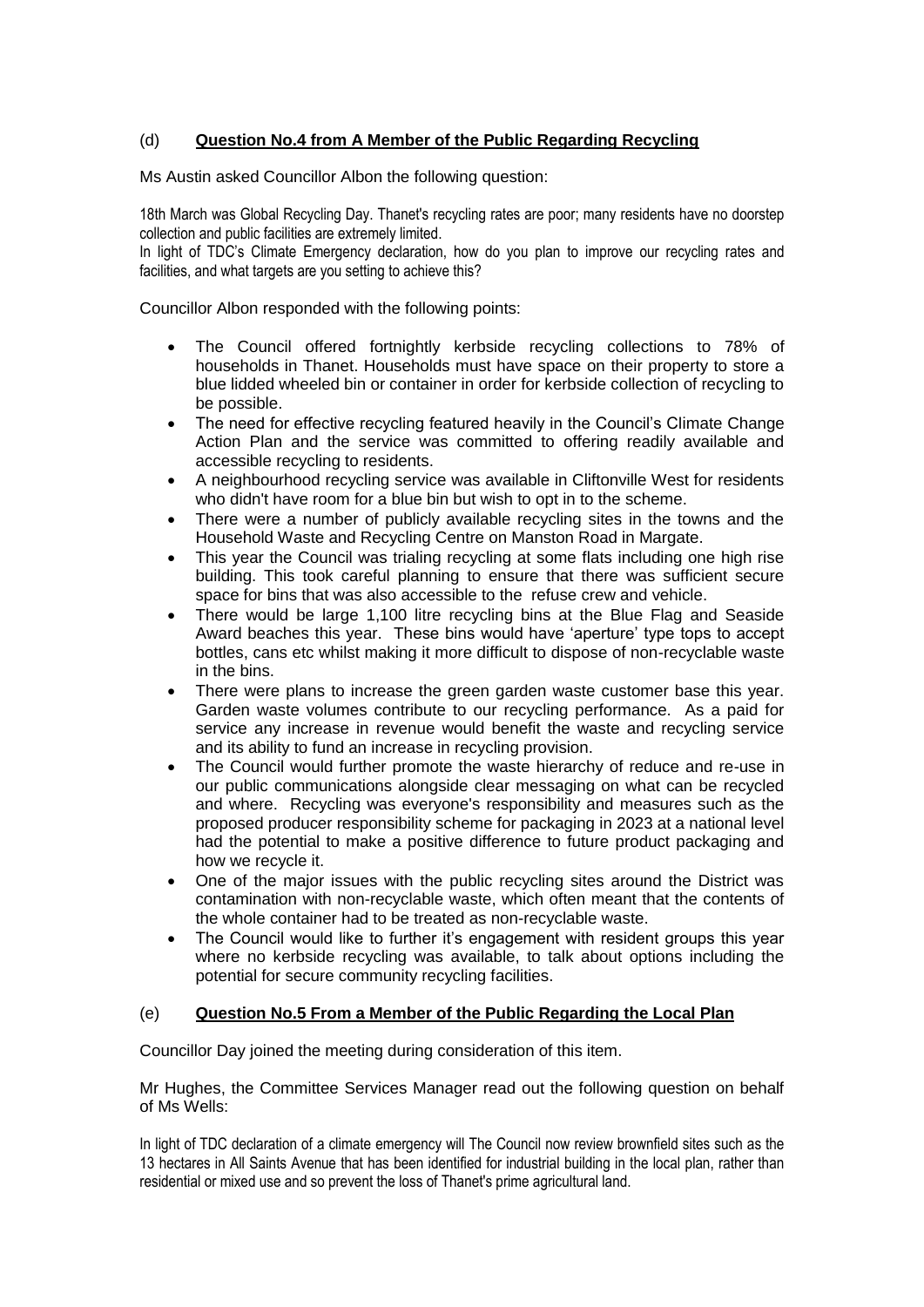The Leader responded with the following points:

- The Council, in its Local Plan, had to find sites for other uses in addition to housing, such as employment uses. In all cases, this would be a mix of brownfield land and greenfield land, depending on what sites were available and suitable. There was a careful balance required to meet both housing and other development needs in the District. If businesses were displaced as a result of land being re-allocated for housing, they usually needed to find other sites, which might also be on greenfield land. They could also decide to locate outside the District instead, resulting in loss of local jobs or longer journeys for the Thanet residents that they employ.
- In the last Local Plan process, the Council undertook an assessment of existing employment sites, including the All Saints Avenue site, and was able to propose the removal of around 30ha of land from older or inappropriate industrial sites to be allocated for housing.
- The site at All Saints Avenue was not removed from business use. It was a brownfield site of about 3ha, and the site was currently partly occupied by existing businesses. It is due to be reviewed as part of the Local Plan update work.

### (f) **Question No.6 from a Member of the Public Regarding Public Toilets in Broadstairs**

Mr Bridges asked Cllr Albon the following question:

Can you make it a priority for all public toilets in Broadstairs to be Open from 12th April? This is going to be a busy year for tourism and we need all of these facilities open.

Councillor Albon responded with the following point:

 All toilets that were usually open all year round and those that were usually only open in the summer season would be fully open this year from 29th March. This was in alignment with the easing of national restrictions on travel and social contact on that date.

# **7. QUESTIONS FROM MEMBERS OF THE COUNCIL**

#### (a) **Question No. 1 from a Member, Regarding the use of Ramsgate Harbour by Jet Skis.**

Councillor Wing asked Councillor Albon the following question:

Will Jet ski users leaving and entering Ramsgate Harbour be required to follow all Ramsgate Port and Harbour maritime rules and regulations and byelaws as detailed in all associated TDC documentation and on the Port of Ramsgate, Royal Harbour Marine website?

Councillor Albon responded with the following points:

- Yes, all vessels including jet skis using the harbour were subject to the published Terms and Conditions and also the bylaws of the harbour.
- In addition it was a requirement for all vessels to call Port Control via mobile phone or a VHF radio before departure or arrival into the harbour. This was to ensure safety of vessels moored or manoeuvring in and around the harbour. Jet skis users would be required to hold relevant insurance and adhere to the 5 knot speed limit within the harbour.

### (b) **Question No. 2 from a Member, Regarding Margate Town Deal Funding.**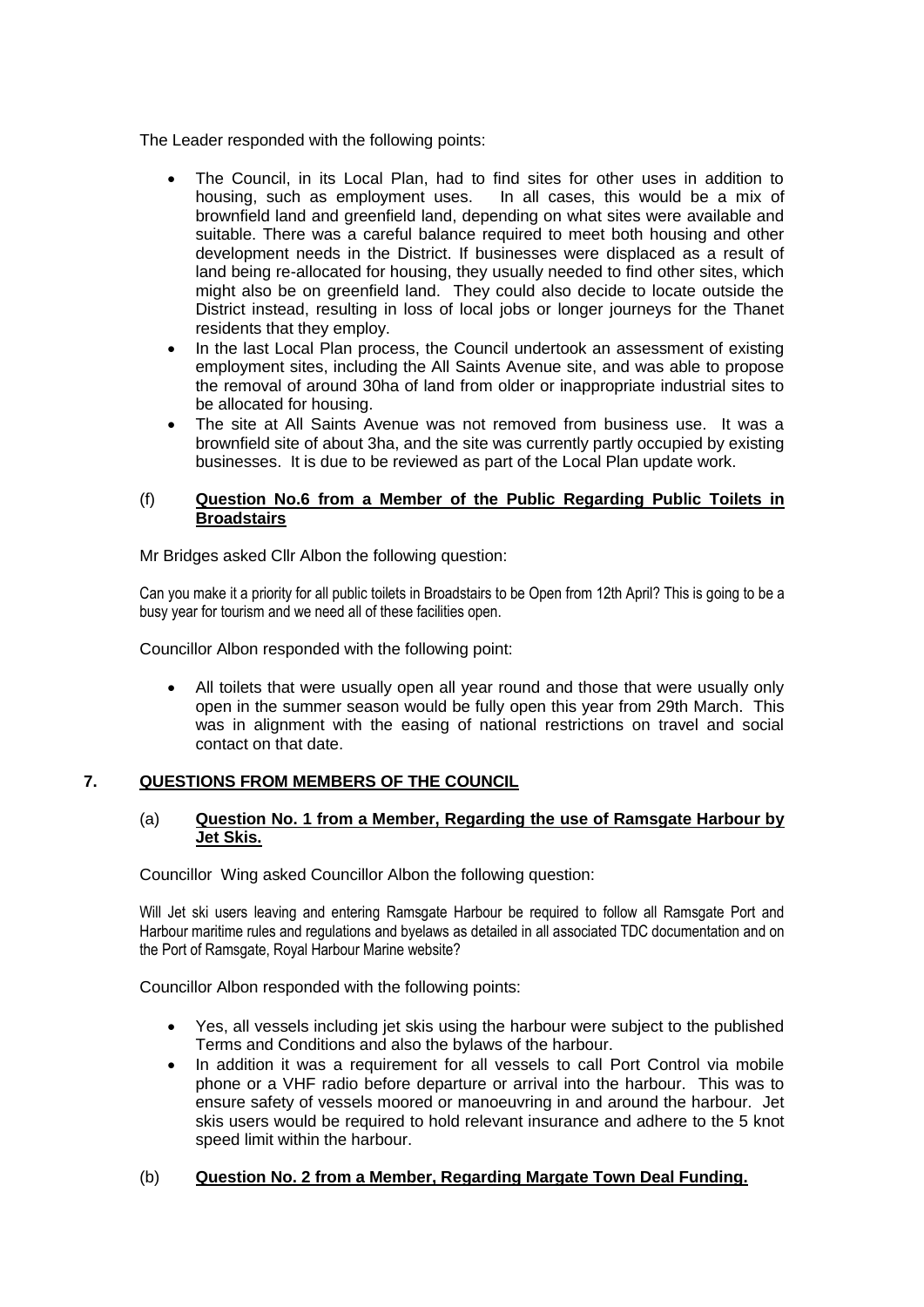Councillor Pugh asked the Leader the following question:

With the announcement by central Government that the Margate Town Deal has been awarded £22.2million of funding to support Margate's long term economic growth and well being - how will this Council ensure that this transformational funding truly benefits residents of Margate and the surrounding area?

The Leader responded with the following points:

- Up to £22,200,000 had been allocated to the Margate Town Deal Board (MTDB), of which the Council was a member along with other key stakeholders from the public and private sector and representatives from the community. The Board would ensure the funding was truly transformational for the residents of Margate by prioritising and driving forward the projects contained in the submission to Government.
- Some projects had been carefully chosen because they would act as anchor catalyst projects which in themselves and would generate economic change, other projects were chosen because they would be key to supporting community regeneration in Margate which was crucial to ensuring sustainable change.
- All of the projects included in the Plan evolved from an open call to the community for proposals that met the Government's criteria, and would deliver the maximum positive impact for the town's economic future. The proposals were considered in themes for delivery and then reviewed by the People's Panel.
- As the MTDB did not receive the full £29,000,000 some of the projects would now go through a process of adjustment to fit with the funding allocated. However this work would be overseen by the Board and there would be further opportunities for the People's Panel to make an input. This process did not mean that anything would be permanently lost as Margate now had a long term Investment plan which went beyond the Margate Town Deal fund.

Councillor Pugh followed up his question by asking the Leader to confirm that the Council had an obligation to ensure the funding was spent correctly.

The Leader responded that the Council was the accountable body and would take its responsibility seriously.

### (c) **Question No. 3 from a Member, Regarding Birchington High Street**

Councillor Fellows asked Councillor Albon the following question:

Will the administration commit tonight to reopening the toilets in Birchington village and also commit to helping our unique 'high street' in Birchington by offering the same parking scheme that we had up until Christmas, which our small businesses state was a real boost after the last lockdown.

Councillor Albon responded with the following points:

- The toilets in Alpha Road, Birchington would reopen on 29th March
- Currently there were no plans to take forward a parking scheme.

Councillor Fellows followed up his question by asking the Leader if there were any plans to support small businesses after lockdown, and he asked if the leader to specify what proportion of the Government's post lockdown funding would be allocated to Birchington.

The Leader responded with the following points:

 There had been a number of funding streams to support small businesses over the year, and there were a number of measures already in place.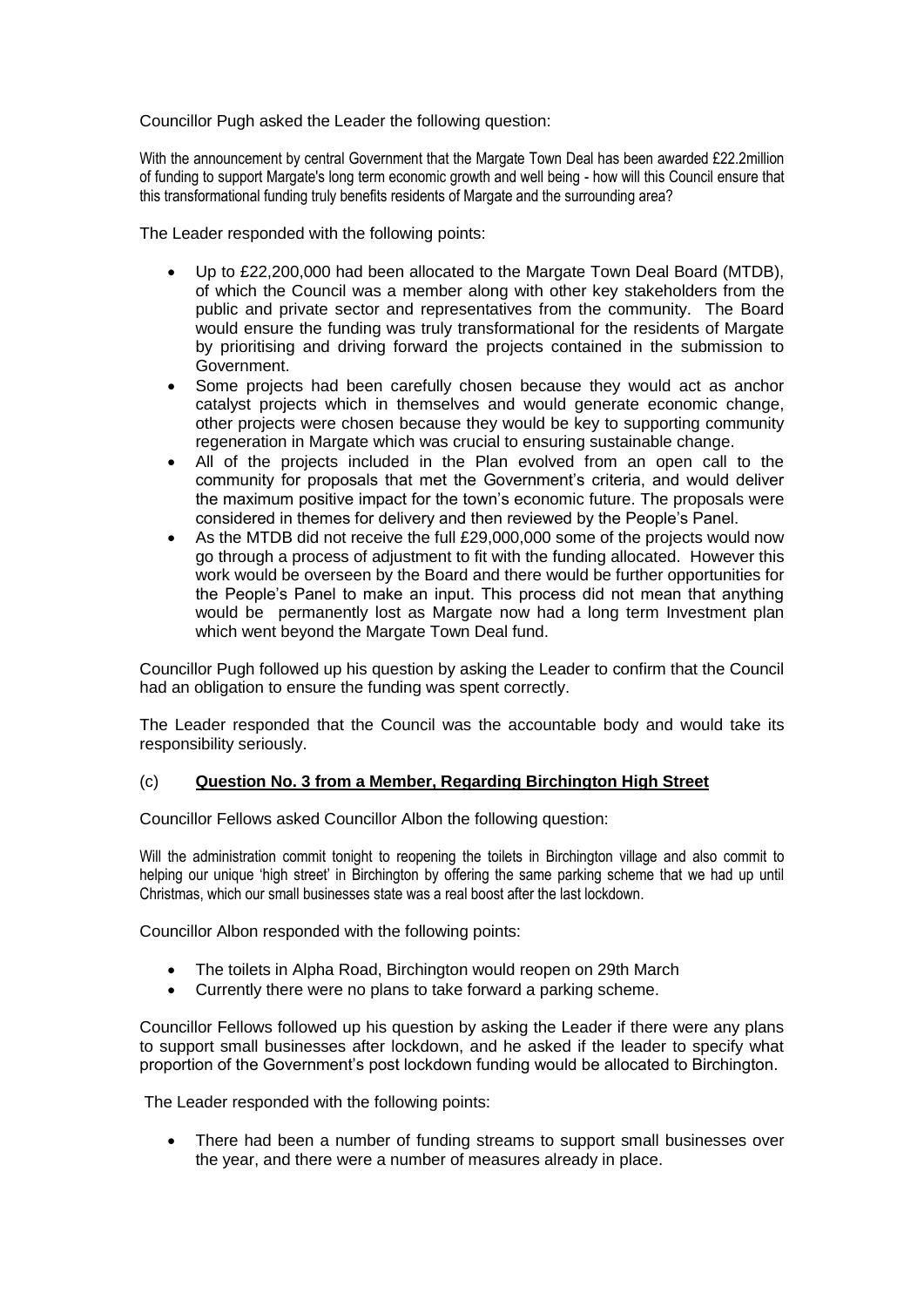- The Government had recently offered the Council £191,000 in funding and discussions were taking place about how best to allocate the funding. If any Members had concerns, the Leader urged them to meet with him.
- The Council's finance team had done a great in supporting local business with grants over the pandemic.

# (d) **Question No. 4 from a Member, Regarding Enforcement within the District**

Councillor Towning asked Councillor Albon the following question:

How will enforcement be carried out to restrict BBQs, prohibit alcohol consumption in public areas, deal with antisocial behaviour, litter, illegal parking across driveways, overnight parking and all night beach parties. how does the Council propose to patrol our open spaces.

Councillor Albon responded with the following points:

- This would take place the new Public Space Protection Order (PSPO) for beaches and coast, and the Council's new coastal code of conduct. The enforcement officer dedicated to the beaches would be patrolling proactively and responding to reports, alongside other members of the enforcement team and the town wardens.
- Obstruction of driveways was a matter for Kent Police, however the council would be patrolling areas where this was a known seasonal problem to deter offenders.

Councillor Towning followed up his question by asking how many enforcement officers were there and what were their shift patterns?

Councillor Albon responded with the following points:

- There was one full time enforcement officer at present. There were also other enforcement officers being trained to issue fixed penalty notices.
- Camping in a vehicle or in a tent on promenades and open spaces would fall into the PSPO. If this took place on the highway then a road traffic order would be required.
- Parking over someone's drive, even if on the pavement, would be a matter for the police unless the car was parked on double yellow lines, then the Council could potentially take enforcement action.

# **8. NOTICE OF MOTION**

No motions on notice had been received in accordance with council procedure rule 3.

# **9. LEADERS REPORT**

The Leader, Councillor Rick Everitt, presented his report to Council, covering the following key points:

- The success of the Margate Town Deal bid and all the hard work that went into it. He also acknowledged the work still to be done creating business cases for the projects that are to be taken forward.
- Thanet will be bidding for up to 20 million pounds for Ramsgate, from the Government's Levelling-up fund. Engagement with the community will be crucial to designing a bid which commands widespread public support.
- In light of the importance of these two projects, changes will be made to Cabinet portfolio responsibilities; with the Leader working on regeneration, particularly for Ramsgate, and Cllr Duckworth continuing to be a part of the Margate Town Deal Board.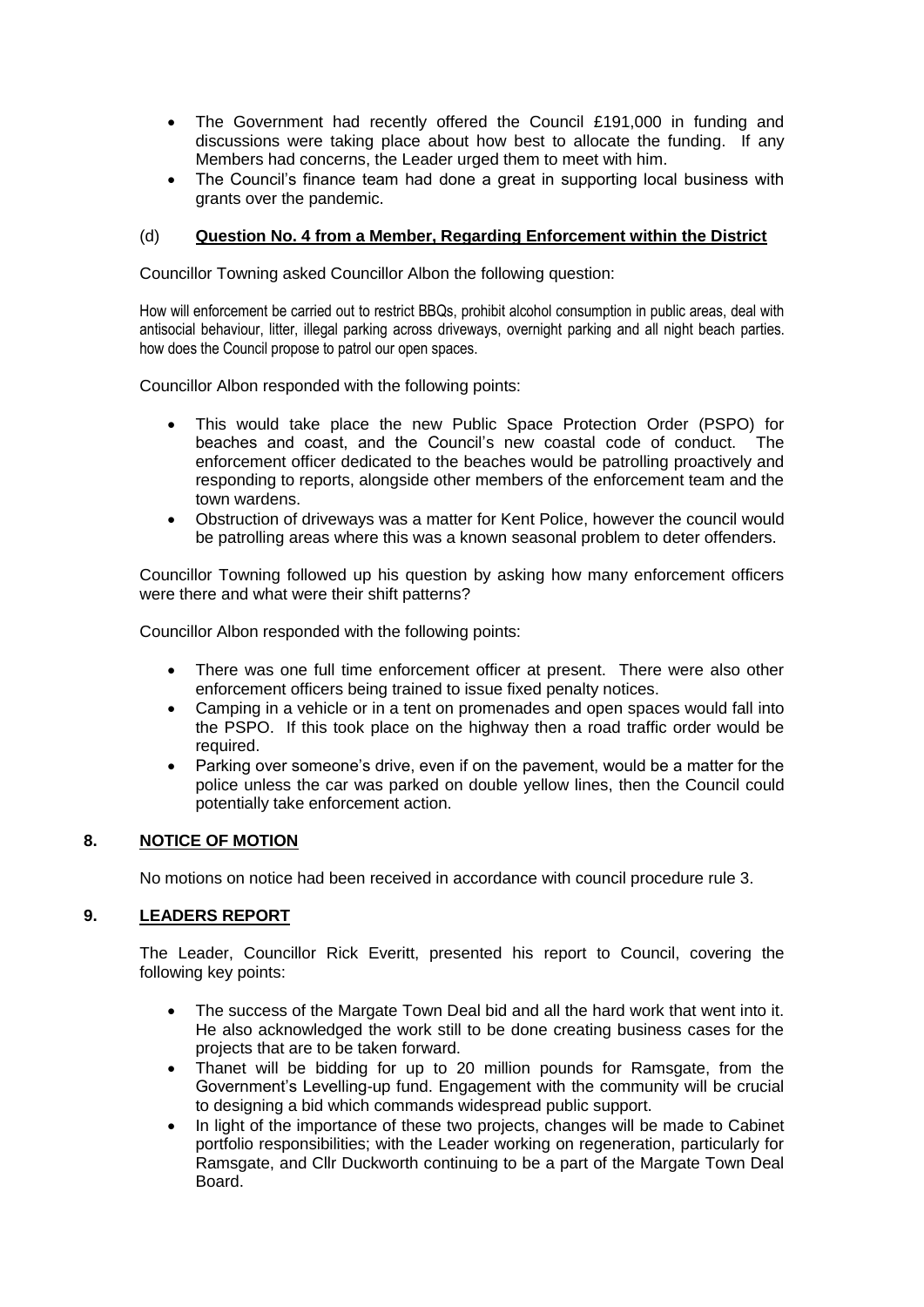- Cllr Duckworth will therefore be able to focus on the climate emergency issue and keep producing positive outcomes such as the new grass cutting regime for pollinators.
- Explanation was given to the residents of Broadstairs that the Council had to prioritise areas for funding where it can make the biggest impact.
- Thanks was expressed to the volunteers who helped clear up the polystyrene washed ashore at Ramsgate on Saturday 13 March 2021.
- The first online Q&A session was held with Broadstairs residents recently, themed around beach management. Covering new PSPOs, the early opening of toilets, additional bins, an additional lifeguard at Joss Bay & visitor parking, the meeting was well attended, well received and a great success.
- TDC have pressed local MPs for funding to support Thanet with the additional stress of being a coastal district in these challenging times.

Leader of the Conservative group, Councillor Ashbee, responded to the report making the following comments:

- In relation to the funding acquired for Ramsgate and Margate, the hard work begins with the delivery of tangible improvements.
- The Leader's new role in this regeneration will enable him to keep Members and residents updated on progress. Clarification was requested on how this will be communicated.
- Thanks was given to the finance team for their hard work administering funding during the pandemic.
- The Leader was asked what had been put in place in preparation for the end of lockdown, though it was acknowledged that this question had been covered earlier in the meeting.
- The outer areas of Thanet, combined with Broadstairs, makes up 38% of the overall population. Although it was understood that funding ought to go to the areas that it will have the greatest impact for, greater consideration of how these areas could be more included in the overall Thanet picture would be welcomed.
- The success of the first video conference with residents was applauded for the excellent use of technology for communication. Moving forward a fine balance would be needed to ensure the democratic process was not distorted or restricted by these developments.

Councillor Everitt replied as follows:

- Updating people on investment plans will happen by involving them in the processes, ensuring that the projects are inclusive and reaching the outskirts of Thanet. Change as a result of these projects will take time to materialise but TDC will work hard to keep people informed.
- Birchington and Westgate were included in the area that could have been included in the Margate Town bid. The Conservative MP for those areas was on the board so any feelings of neglect in this decision could be directed to him.
- In relation to the pandemic, yes the government had disbursed a lot of funds, but this council was still worse off than it was prior. The Council was grateful for what had been received and it is the job of the Council to make the best use of it.
- Thanks was expressed to all staff across the Council, especially those on front line services during this time.

Leader of the Thanet Independents, Councillor Piper, commented on the report that:

- Posting it online would have given the public more time to digest the information.
- The Council should thank the government wholeheartedly for the money it had received.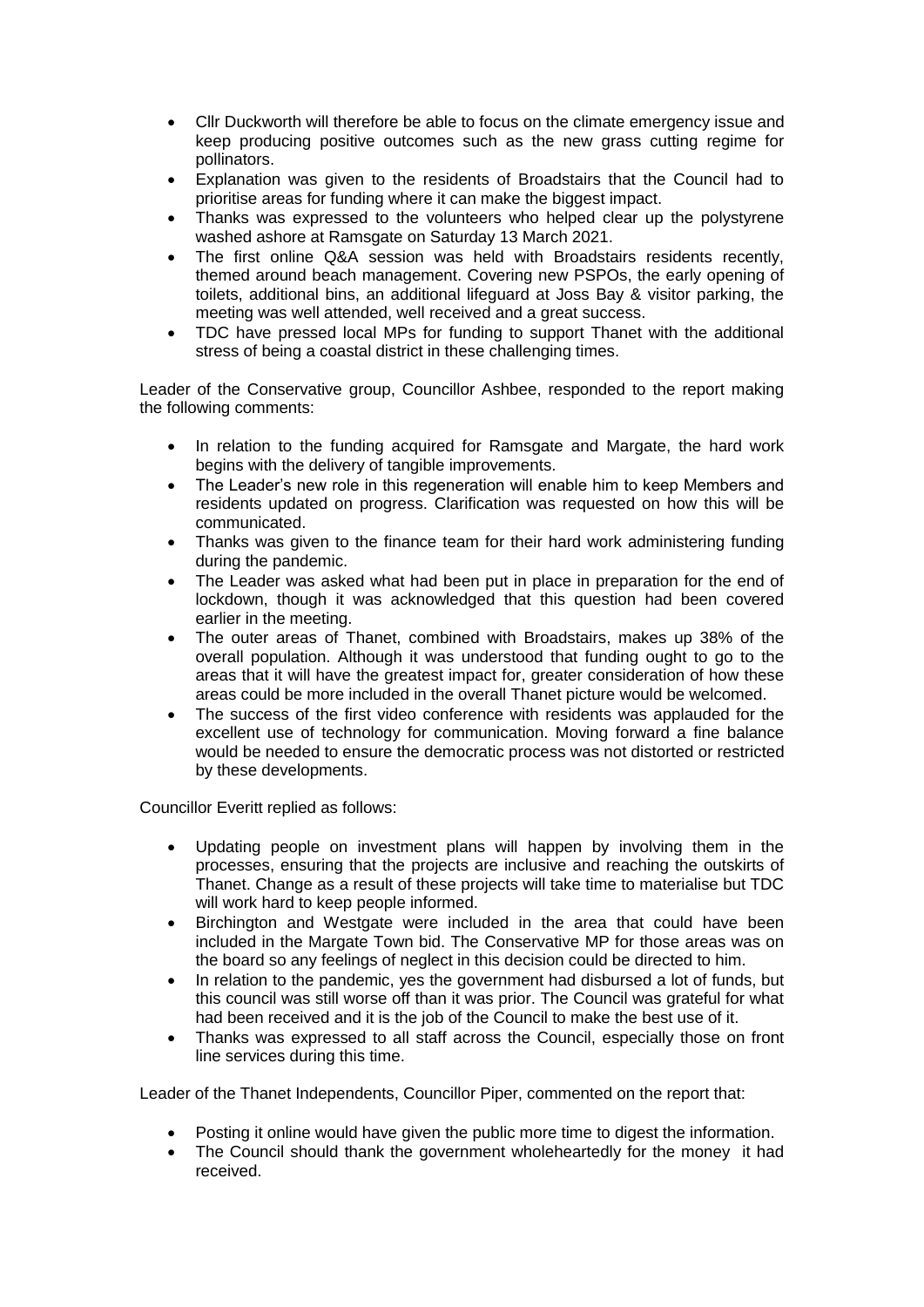- People from Ramsgate may be pleased that the Leader and officers from TDC will be supervising the Town Council in its approach to spending the funding.
- The development of Westwood Cross could be blamed for the demise of the high streets.
- Corporate performance graphs showed TDC's performance in refuse collection to be consistent during the pandemic, despite there having been more cars blocking the streets.
- With the purchase of a new fleet of diesel refuse lorries, it seemed that the electric dream was too much of a financial nightmare.

The Leader responded by saying:

- The issue of not posting this report on the website was due to heightened sensitivities around using Council resources for political speeches during a preelection period.
- Although the Leader doesn't share Councillor Piper's concerns regarding Ramsgate Town Council, RTC are not the controlling body when it comes to this money, TDC is, but the Council will work closely with them in the process.
- Westwood Cross was the right solution for Thanet, but we must do all we can to support our high streets.
- New visibility and transparency on corporate performance coming to the website will be a welcome change for residents.
- Electric vehicles would be great if possible, however they were twice the cost, required a substantially better charging set-up than TDC currently had and there were questions regarding the reliability of this relatively new technology. Bigger authorities would have to take the risk of innovating that TDC is unable to, but the Council hopes that technology will move on so that the replacements for these vehicles can be electric.

Councillor Garner, Leader of the Green Party, responded to the report:

- He welcomed the funding for Margate and commented that as it was short of the original amount bid for, the council will have difficult decisions to make about which projects it is best spent on.
- The bid for Ramsgate was also commented on as positive, but concerns were raised that the Council should hold open and respectful dialogue with stakeholders and residents during the process.
- The Leader was right to note the reduction in the general fund revenue budget. The change in the way funding is delivered will disadvantage smaller authorities.
- Agreeing that funding needs to be delivered to the areas with larger pockets of deprivation, he asked that areas of concern in Broadstairs and the villages were not forgotten.
- Thanks was expressed to the volunteers who helped clear the polystyrene a key question remained as to how sure TDC was that the remaining pontoons would not come loose, and whether the Council had conversations with Dover District Council regarding this?
- A question was put as to whether now might be a good time to ban polystyrene take-away containers across the district?
- Feedback from the online meeting was positive and Cllr Garner hoped that this communication with residents will continue.

The Leader replied to these comments as follows:

- It had been assumed that we couldn't ban polystyrene as a Council, but the Council will now look at how that can be achieved.
- The Council shared Cllr Garner's concern on the pollution and TDC officers had spoken to Dover about it.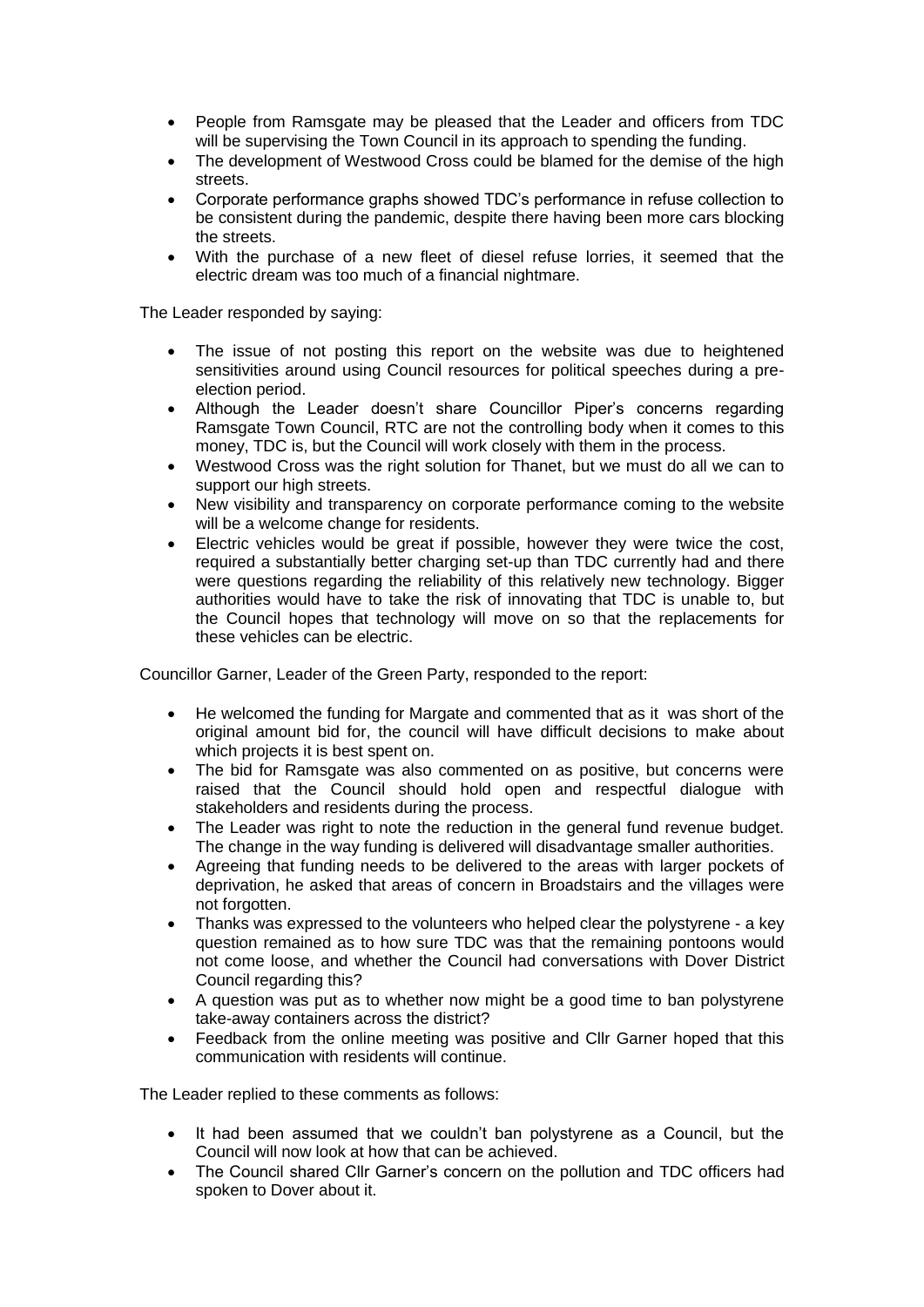Funding for local governments did appear to be biased. There was a consultation happening with regard to the New Homes Bonus and TDC will be submitting a response in respect of that. It seemed that some Councils were doing well out of the existing system and others will do better for a revised one.

Members noted the report.

### **10. ANNUAL REPORT OF THE CHAIRMAN OF THE OVERVIEW AND SCRUTINY PANEL**

Councillor Robert Bayford, Chairman of the Overview and Scrutiny Panel, presented his report which noted some of the panels key activities and achievements over the year. Thanks were offered to those Members and Officers who had supported the panel throughout the year, and to members of the Cabinet for their presentations and engagement.

Members noted the report.

### **11. ANNUAL REPORT OF THE CHAIRMAN OF THE STANDARDS COMMITTEE**

Mr Tucker, the Independent Chairman of the Standards Committee presented his annual report which summarised and commented on the work of the Committee over the 2020/21 year.

Members noted the report.

# **12. ANNUAL REPORT OF THE CHAIRMAN OF THE GOVERNANCE AND AUDIT COMMITTEE**

Councillor Garner, Chairman of the Governance and Audit Committee, presented his report on the work of the Committee. He noted that the work of the Committee would be very important over the coming year.

Councillor Garner offered his thanks to Councillor Day, who had been Chair of the Committee for the majority of the year, and he wished to thank Officers and Members of the committee for their effort over the municipal year.

Members noted the report.

### **13. MEMBERS ALLOWANCES SCHEME 2021/22 - REPORT BACK FROM EKJIRP**

It was proposed by the Chairman, seconded by the Vice-Chairman and Members agreed the recommendations as detailed in the report, namely:

'a. That the levels of allowances as set out in Annex 1 of the report on the Members' Allowances Scheme 2021-22 be adopted.

b. That in respect of the Dependant Carers' Allowance, the Panel would support a move to actual cost reimbursement instead of a reimbursement based on an hourly component using the National Living Wage. The Panel did not support a cap on the amount payable if such a scheme was introduced.'

# **14. RECOMMENDATIONS FROM STANDARDS COMMITTEE - FULL COUNCIL QUESTIONS FROM MEMBERS OF THE PUBLIC**

It was proposed by the Chairman, seconded by the Vice-Chairman and Members agreed the recommendations from the Standards Committee as detailed at paragraph 6.1 in the report, namely:

'1. That Full Council does not introduce an appeals process for rejected questions.